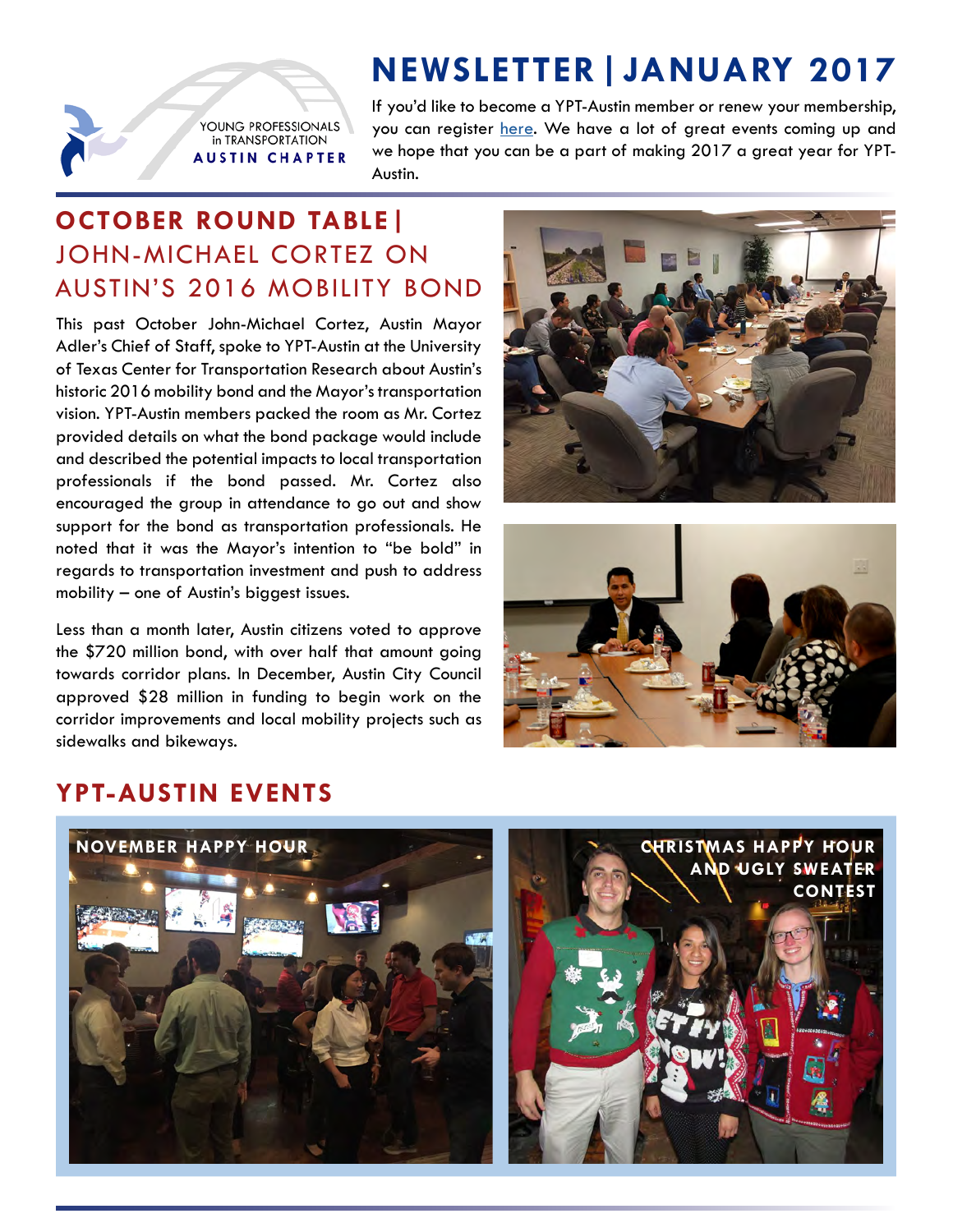### **MEMBER HIGHLIGHT|**Dan Hennessey - Big Red Dog



**Tell us a bit about yourself.**

I was born and raised in a suburb of Cleveland, Ohio. I went to The Ohio State University and studied civil engineering and economics before going to graduate school at the University of

California, Berkeley to study transportation engineering. I worked in the San Francisco Bay Area for about eight years at Fehr & Peers, a consulting firm that specializes in providing transportation planning and engineering services to public and private sector clients.

I moved to Austin in June to help start a transportation planning and traffic engineering service line at BIG RED DOG. My responsibilities include pursuing project work, managing clients and projects, providing training and mentoring to our staff, overseeing the operations and financial status of our group, and recruiting new staff as we continue to grow.

#### **What have been the biggest challenges you've faced starting a new practice? And what are the lessons you've learned from facing those challenges?**

With respect to the practice, I struggled a lot with where to start. Establishing a client base, finding the right people to hire, and determining how to organize our group administratively were all significant challenges. I learned quickly that there was no set way to do anything, and that I should not waste time on tasks that were not directly helping me; there was no reason to do anything the exact way I was taught or how I thought it "should be done." In the same vein, I have to keep reminding myself about what I do not know and not to think I need to have all the answers now.

As potentially a new face in a new place, I asked a lot of questions when I initially started talking about this opportunity. Out of those discussions came a lot of ideas about strategies to bring to the Austin market that I thought would be beneficial. Particularly coming from a nationally respected firm and from the Bay Area, I thought it would be easier to incorporate those ideas into a new market. The biggest challenge has without question been introducing those strategies while also crafting a message that sells everyone (clients, reviewing jurisdictions, and the public, among others) to their benefits.

#### **For aspiring YPs, what advice do you have for those looking to move up or take that next step in the transportation industry?**

Two pieces of advice, and they might seem contradictory, but I think they are both important:

1. Say 'yes' – if moving up or taking the next step for you is a priority, volunteer for tasks you do not know how to do, and trust yourself to find the resources to get it done. Throughout my career, I have found opportunities to continue to expand my skillset and my network, and while I have always been upfront about my lack of experience in a particular area, responding to these challenges have yielded a much larger range of choices for my own career. Keep your eyes up and ears open.

2. Be patient – I wish I had had this advice earlier in my career. Whatever you envision for your career, it does not have to happen for you all at once, and there is no timeline on success and visions can change. Careers are a marathon, not a sprint, and priorities change throughout. There will be years where focusing on your career and committing to that makes sense, and there will be times when family, other interests, or being a 20-something is the priority. I wish I had that long-term view earlier in my career.

#### **What have you enjoyed the most about your new position and moving to Austin?**

Regarding my new position, I have enjoyed the freedom to shape this group into what I envision it can be. It's freeing to have no specific expectation from your firm and figure out how to make it work. BIG RED DOG has been great to me; they have provided any support I have asked for and some other support I did not know I needed. Their deep bench of development clients and public sector contacts gave me a great head start and provided a stellar reputation on which to start our practice.

Is it a cop out to say the thing I have enjoyed most about moving to Austin is Torchy's? I have also appreciated meeting the people of Austin, people from many places with diverse backgrounds and positive attitudes. Growing up in the Midwest and spending almost ten years in the Bay Area had me interacting with a variety of people – I love the mix I have found in Austin.